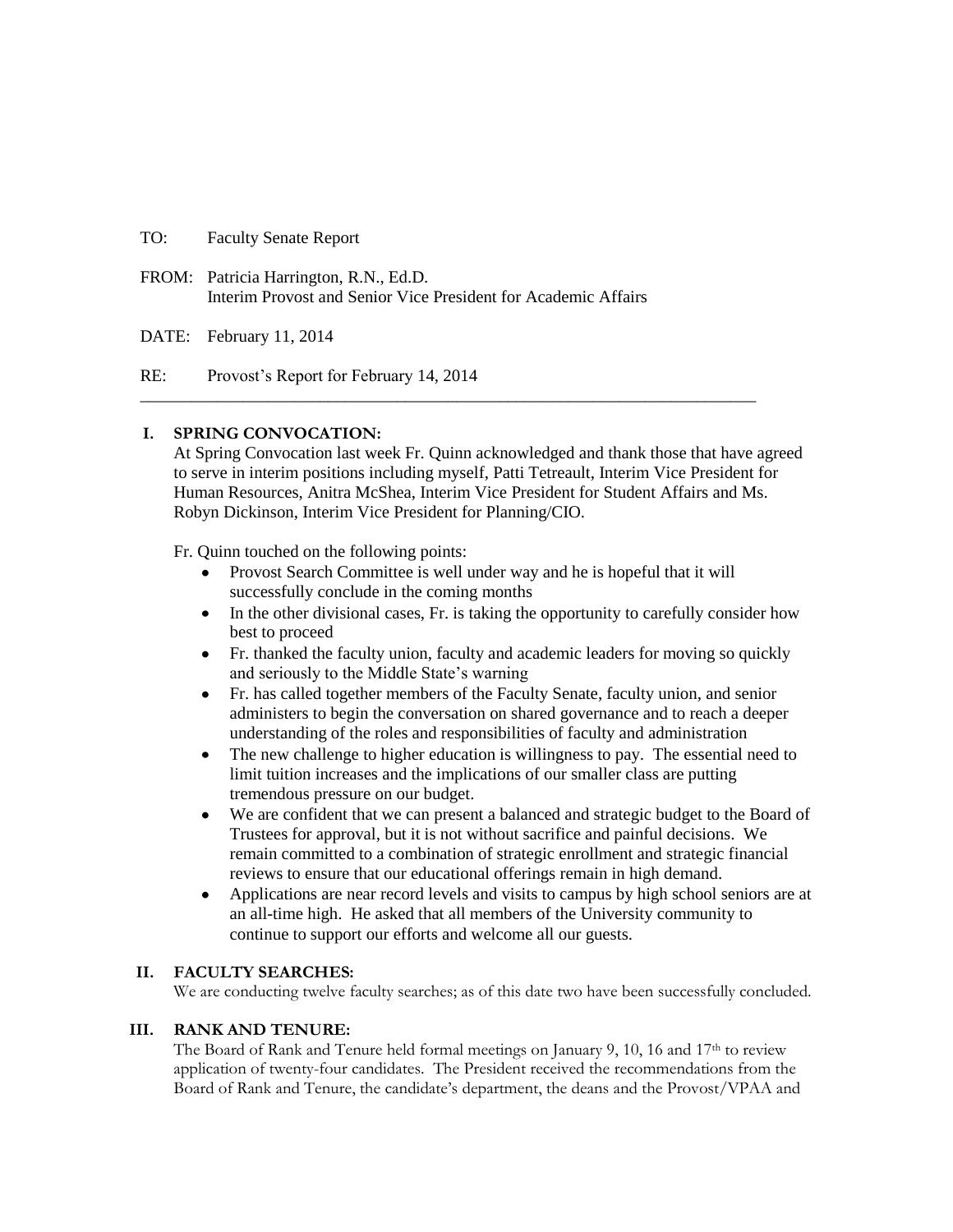has made his decisions. Drs. Baillie and Harrington met with the candidates to inform them of the decisions on February 6<sup>th</sup> and  $7<sup>th</sup>$ . Candidates have 30 days to appeal their decision.

## **IV. FULBRIGHT NOMINATIONS:**

I am delighted to report that five of our nine Fulbright candidates have been recommended as national finalists for awards by the National Screening Committee. IIE in New York, who administer the Fulbrights, report that there were over 10,000 applicants this year for the approximately 1,900 awards nationwide.

Since a recommendation as a finalist is not assurance of an award, IIE in New York asks that we not release the students' names until the final outcome of their applications has been decided by the countries involved.

### **V. FACULTY DEVELOPMENT:**

### **Grant Proposals/Clavius Funding:**

Calls for proposals for Clavius Funding and Summer Grant Application were sent out to faculty on February 3rd.

#### **Provost Faculty Enhancement Awards:**

Request for nominations for the Provost Faculty Enhancement Awards were sent out to the Deans and Department Chairs on February 4th. The Provost Advisory Group will assist the Provost and Associate Provost in making the final determination on the awards recipients. The awards will be presented at the Faculty Appreciation Day dinner scheduled for April 4th from 5:00 p.m. to 9:00 p.m. in The DeNaples Center's Ballroom

#### **VI. UPDATED SABBATICAL LIST:**

Bryan Burnham Darryl DeMarzio David Dzurec Riaz Hussain Nathan Lefler

The following sabbaticals have been approved for the 2014-2015 Academic Year. The names bolded are new since the last report.

| <b>Fall 2014</b> | Eric Plumer                     |
|------------------|---------------------------------|
| Cyrus Olsen      |                                 |
| Masood Otarod    | Academic Year 2014-2014         |
| Krzysztof Plotka | Patricia Harrington             |
| Carl Schaffer    | Janice Voltzow                  |
| Spring 2015      | Intersession 2015 & Summer 2015 |

Kristen Yarmey

**Fall 2014 (Pre-Tenure)** Andrew LaZella

### **VII. THE COLLEGES:**

#### **The Panuska College of Professional Studies**

Dean Pellegrino will be attending the 66th American Association of Colleges for Teacher Education Annual Meeting in Indianapolis later this month.

#### **College of Arts and Sciences**

Area high school students participated in the 15<sup>th</sup> Annual Northeast PA Brain Bee sponsored by the Neuroscience Program at the University earlier this month. The Brain Bee encourages high school students to study the brain and how it relates to intelligence, memory, emotions, sensations, movements, stress, aging, sleep and brain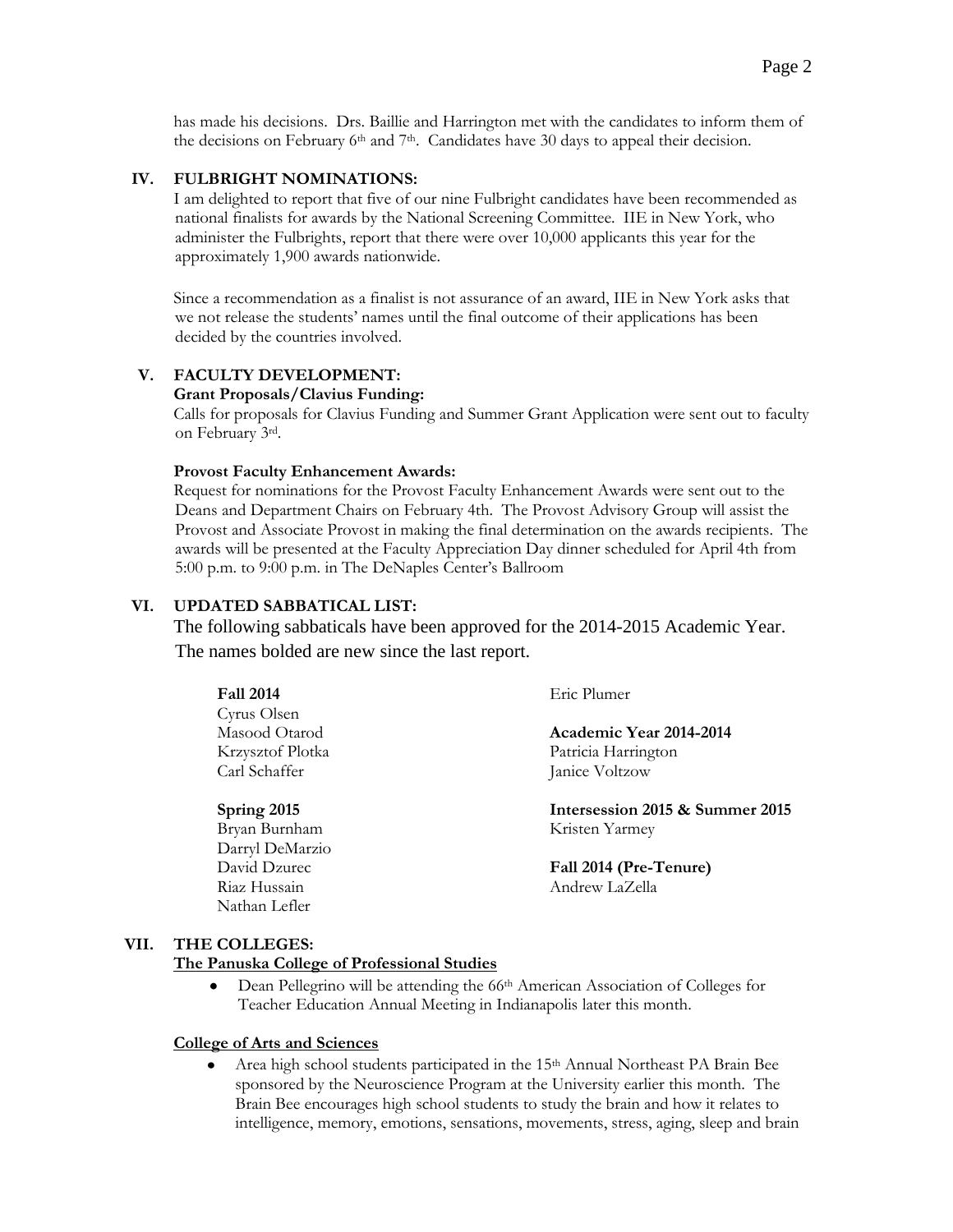- The fourth annual Conference on Aging will take place on our campus April 10. Conference "tracks" have been organized by the College (spiritual), Geisinger Health Systems (medical), and Allied Services (restorative). Keynote speakers are Steven Strongwater, Chief Transformational Officer for Geisinger Health Systems and Harold Koenig, Professor of Psychiatry and Director of the Center for Spirituality, Theology, and Health at Duke University.
- In 2015 and 2016, the College will host Energy Path, the region's largest conference on sustainable energy, with over 600 industry professionals, policy makers, and scholars.

## **Kania School of Management**

The University of Scranton accounting students and a group of local human service organizations led by the United Way of Lackawanna and Wayne Counties will offer low and moderate income individuals and families free assistance in completing and filing their federal, state and local tax returns through the Volunteer Income Tax Assistance (VITA) program. Last year our students helped in preparing more than 1,000 tax returns.

### **College of Graduate and Continuing Education**

The University of Scranton's online graduate program in education ranked No. 9 in the nation, and its online MBA program ranked No. 51, according to *U.S. News*  $\breve{c}$  *World Report's* 2014 Best Online Education Programs. The lists, published Jan. 7, ranked online programs offered by nonprofit and for-profit institutions in the United States in categories of business, education, engineering, nursing and computer information technology.

Our online graduate program in education has the highest rank of the 14 Pennsylvania colleges, and the eight Jesuit universities listed by *U.S. News*. Scranton's online graduate program in business tied with St. Joseph's University for the highest rank among the six Jesuit colleges listed, and was among just 12 colleges in Pennsylvania listed.

The U.S. News Short List, is a regular series, separate from their overall rankings, magnifies individual data points in hopes of providing students and parents a way to find which undergraduate or graduate programs excel or have room to grow in specific areas has ranked The University of Scranton's MBA Program in the top ten schools with the highest salary-to-debt ratio. On average, 2012 graduates of the school made more than four times the average debt, which was \$18,303.

| <b>New Course:</b><br>Math 479: The Art of Problem Solving | Date Posted<br>11/5/13 |
|------------------------------------------------------------|------------------------|
| New Program:                                               |                        |
| Entrepreneurship Major                                     | 11/513                 |
| B.A. in Mathematics                                        | 9/24/13                |

## **VIII. CURRICULUM APPROVALS:**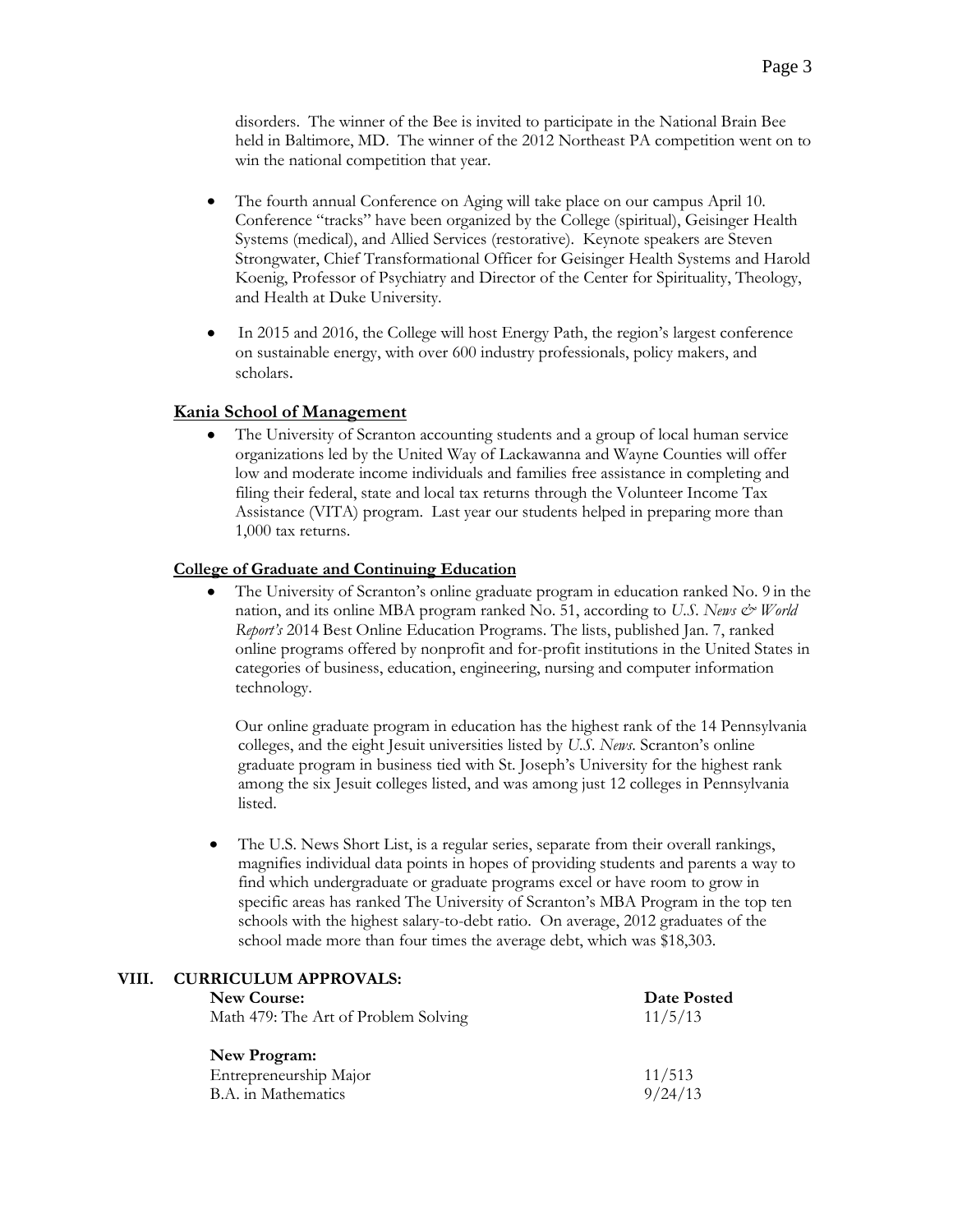**Program Change:**

Biology Minor 9/5/13

## **IX. INTERNATIONAL PROGRAMS AND SERVICES:**

Campus Internationalization Committee: A committee of faculty, staff and administration is being convened in spring 2014 (first meeting scheduled for 17 Feb 2014) to study and discuss, in the broadest terms, the concept of internationalizing the University. Faculty representatives on this committee are Drs. Linda Ledford Miller, Susan Trussler, Ann Pang-White, and Daniel West.

## International Student and Scholar Services

The University is hosting 18 new international exchange students in spring 2014. These students are from Mexico (1), South Korea (8), Spain (2), Taiwan (3) and Sweden (4). There are 18 new degree-seeking international students from Saudi Arabia (17) and China (1).

### **Study Abroad**

53 University students are studying abroad in 10 different countries during spring 2014 (Australia 12; D Spain 11; Italy 9; United Kingdom 6; Denmark 5; South Africa 3; France 2; Ireland 2; South Korea 1; Taiwan 1; Japan 1).

## **X. OFFICE OF RESEARCH SERVICES and SPONSORED PROGRAMS:**

ORSP reports that there are 35 extramural grant proposals submitted since 1 June 2013 through 22 Jan 2014) and there are 6 patent applications that are currently active. Two marketing studies involving intellectual property generated through faculty research are underway.

## **XI. SENIOR FELLOW, INTERNATIONAL, CULTURAL, AND CIVIC PROJECTS:**

Through the Schemel Forum at The University of Scranton during the spring semester, local residents can examine World War I, generations of Jewish-American writers and American "enlightened self-interest." University of Scranton professors will teach these evening courses in six sessions, all on campus.

Sean Brennan, Ph.D., assistant professor of history at The University of Scranton, and David Wenzel, former mayor of Scranton and community leader, will co-teach a course titled "World War 1: The Watershed Event of the Twentieth Century." Each class will be based on a theme and will feature a screening of the acclaimed 1963 CBS documentary "World War I: The Complete Story," followed by a discussion.

Joseph Kraus, Ph.D., associate professor of English and Theatre and director of the University's Honors Program, will conduct a class titled "Jewish-American Short Stories." Looking back at least to the 1940s, Dr. Kraus asserts that Jewish-American writers have used the short story form to negotiate how they sit on both sides of the hyphen as Jews and Americans. "Reading three or four representative short stories for each class, we will examine this phenomenon from both a chronological and a theme-based approach," said Dr. Kraus

During "Enlightened Self-Interest Examined," Matthew Meyer, Ph.D., assistant professor of philosophy at The University of Scranton, will focus on whether the connection between selfinterest and the common good is rightly understood in America today. On his historic visit to America in the early 19th century, Alexis de Tocqueville noted that Americans eagerly linked the pursuit of self-interest to the common good and saw it as a civic responsibility to cultivate the connection. Tocqueville called it "self-interest rightly understood" or enlightened selfinterest; through the reading the class will explore the idea that "although self-interest and private acquisition (even greed) has contributed to the common good through economic